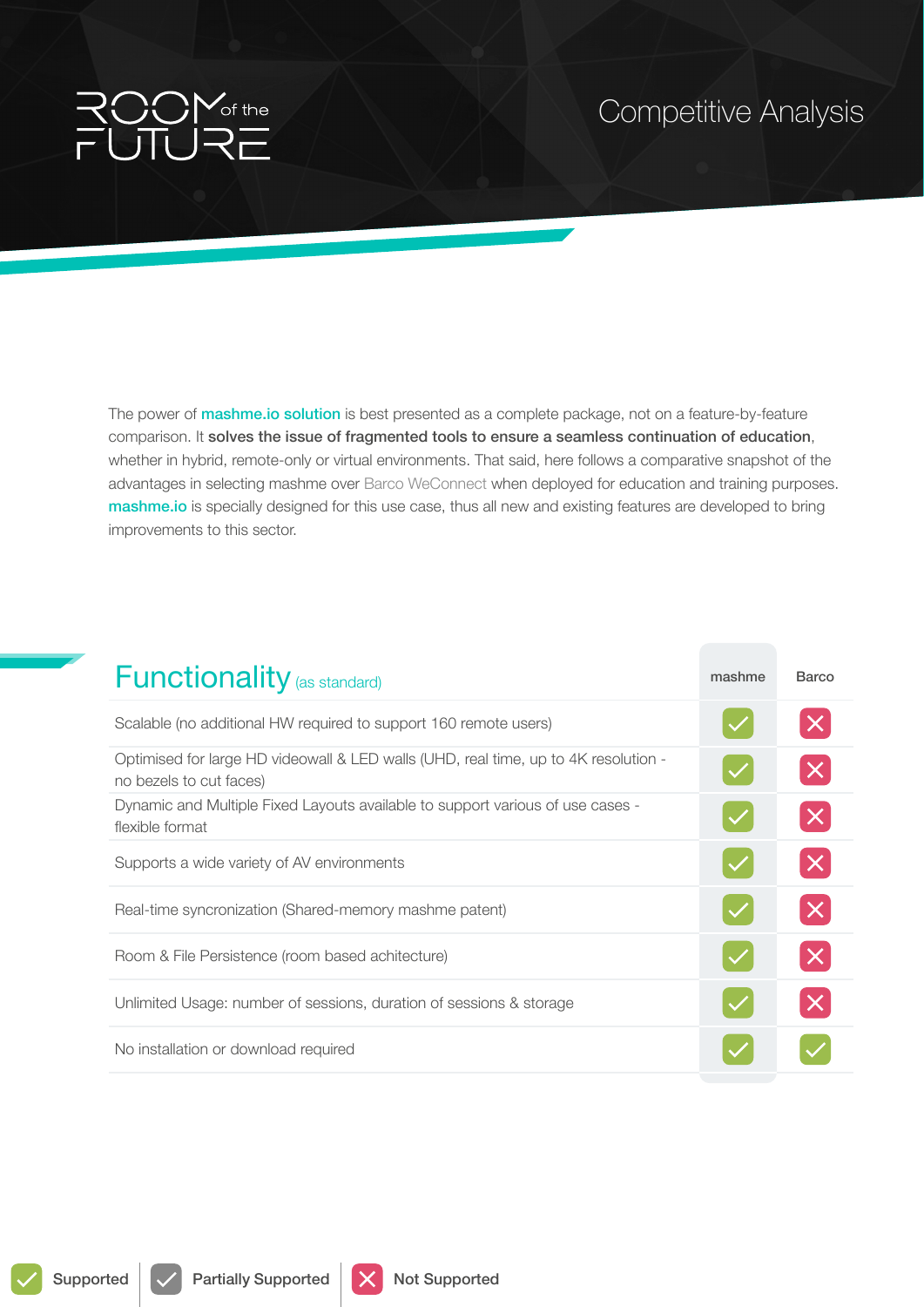| <b>RoF Integrations</b> (as standard)                                                                       | mashme | <b>Barco</b>                                                             |
|-------------------------------------------------------------------------------------------------------------|--------|--------------------------------------------------------------------------|
| Custom Branded/theme                                                                                        |        | $\boldsymbol{\times}$                                                    |
| LMS integration (Canvas)                                                                                    |        | $\boldsymbol{\times}$                                                    |
| In app Google suite of collaboration tools                                                                  |        | $\mathbf{X}$                                                             |
| In app integration: Vevox                                                                                   |        | $\times$                                                                 |
| In app integration: Miro                                                                                    |        | $\left[\times\right]$                                                    |
| In app integration: Mentimeter                                                                              |        | $\mathsf{X}% _{0}\left( X_{0}\right) =\mathsf{X}^{1}\left( X_{0}\right)$ |
| Browser Support on all devices: Google Chrome, Firefox, Opera, Edge and Safari<br>(including iphone & ipad) |        |                                                                          |
| Auxillary Screen(s) or dgital whiteboards supported<br>eg. Samsung Flip                                     |        |                                                                          |
| SSO Integration                                                                                             |        |                                                                          |
| Closed Caption 3rd Party integration                                                                        |        |                                                                          |
|                                                                                                             |        |                                                                          |
| <b>Features</b> (as standard)                                                                               | mashme | <b>Barco</b>                                                             |
| Simutaneous Translation Channel                                                                             |        |                                                                          |
| 100% Virtualisation (no videowall required)                                                                 |        |                                                                          |
| Remote Presenter (multiple instances & added ad-hoc/in session                                              |        |                                                                          |
| <b>Classroom Streaming View</b>                                                                             |        |                                                                          |
| Automatic Break Out Rooms (persistent links to continue collaboration ad-hoc)                               |        |                                                                          |
| Comprehensive Analytics Portal (Export to csv.)                                                             |        |                                                                          |
| Class, Private & Presenter Chat Channels                                                                    |        |                                                                          |

Raised Hands, Screen Share, Polls & Surveys, Countdown Chrono

Assistant Channel - ability to support without appearing on the videowall

Gallery/Grid View

Session Recording (ability to select recorded view)